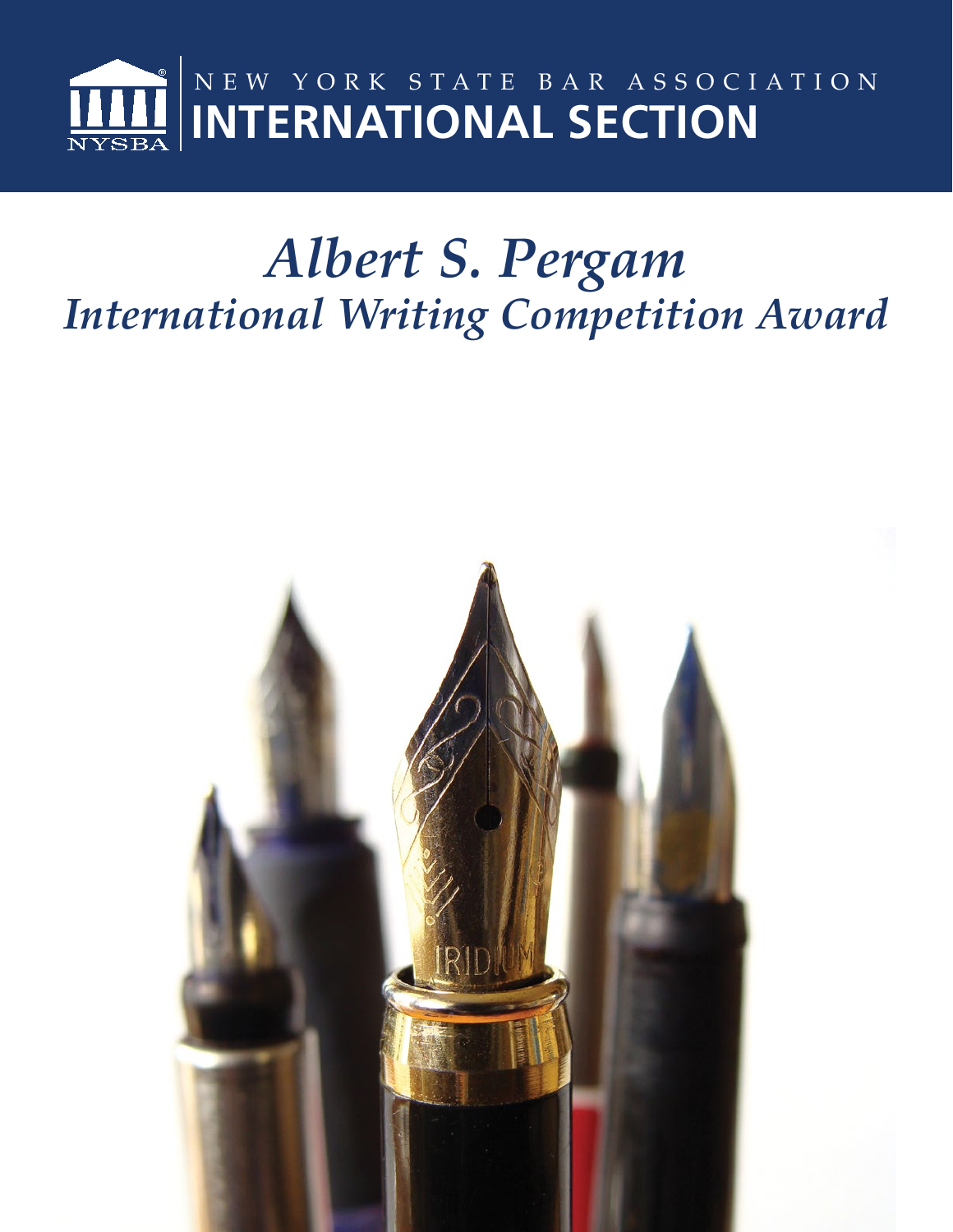# *Albert S. Pergam International Writing Competition Award*

The International Section of the New York State Bar Association is pleased to announce the annual Albert S. Pergam International Law Writing Competition. **The deadline for submission is 4:00 p.m. on Friday, November 8, 2019.** The International Section is comprised of over 1900 members of the New York State Bar Association (both American and foreign lawyers) who practice, or have an interest in, public and private international law.

The writing competition, which began in 1988, fosters legal scholarship among law students in the field of international law. The competition is intended to encourage students of law to write on areas of public or private international law. It is the International Section's belief that by providing a forum for students to disseminate their ideas and articles, the professional and academic communities are enriched. Furthermore, the competition presents an opportunity for students to submit law review quality articles to the Section for possible publication in one of its publications (i.e., *New York International Law Review*).

Law Students (including J.D., LL.M., Ph.D. and S.J.D. candidates) are cordially invited to submit to the International Section an article concerning any area of public or private international law or practice. Faculty members of any college or university are ineligible to participate. All submissions will be reviewed by a committee of attorneys practicing international law, and a winner will be chosen based on a variety of factors, including significance and timeliness of the subject matter, thoroughness of research and analysis, clarity of writing style, as well as the importance and originality of the topic to the understanding of private/public international law or comparative law.

The winner will receive:

- 1) \$2,000 USD; and
- 2) Publication of the article (subject to editorial approval) in the *New York International Law Review*.

The rules are set forth on the following page.

Good luck. We look forward to receiving your submission!

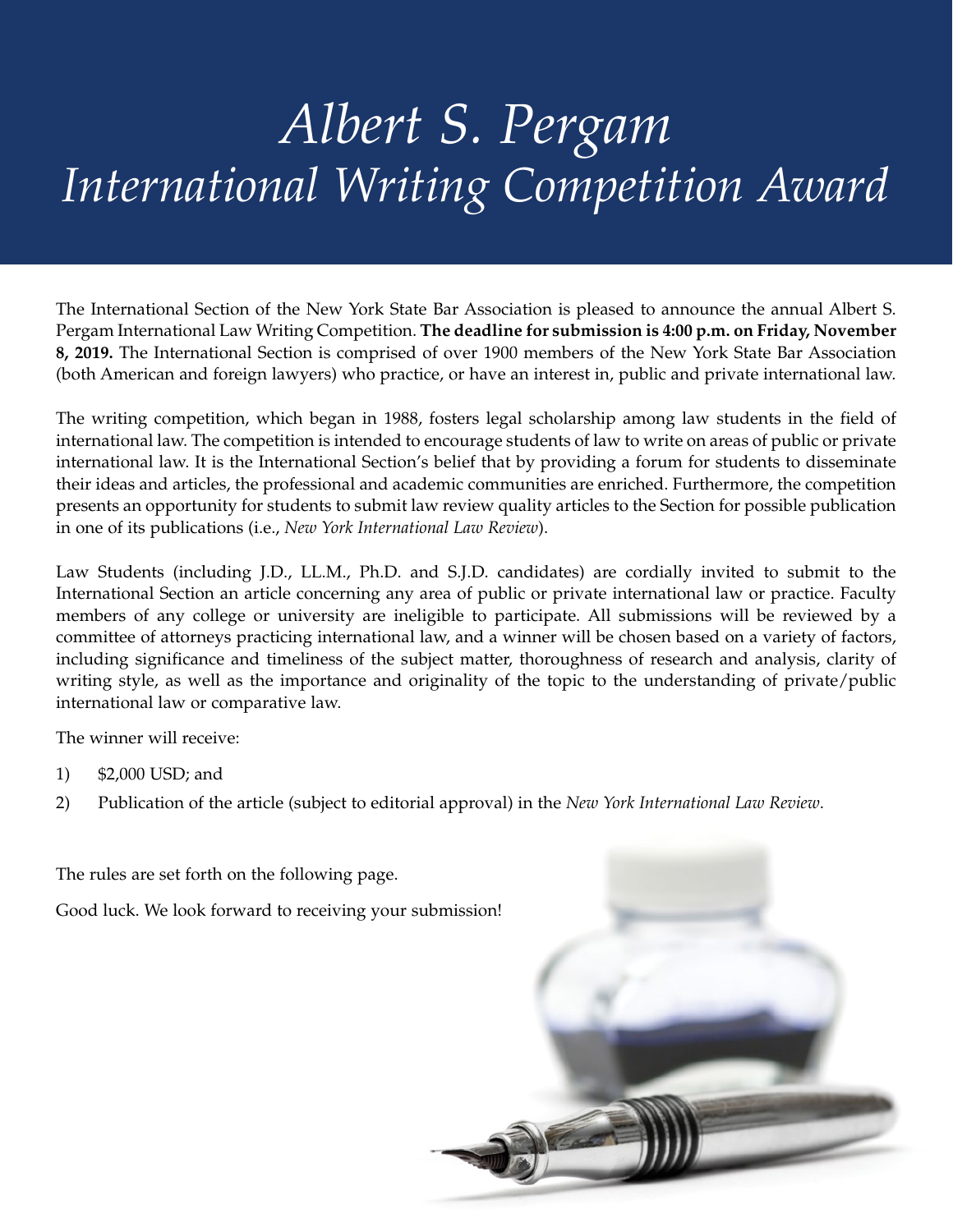# *Writing Competition Rules:*

#### (1) Submissions must be

- (a) be from law students at the time of submission whether or not already admitted to a bar; or a professor may nominate their student's papers for the competition
- (b) not previously published;
- (c) primarily focused on an aspect of law (as opposed to psychology, sociology, or economics, for example); preference is for papers discussing a private international law topic in line with the origins of the Section and the practice of its members; and
- (d) along with their submission, students must provide proof of enrollment in law school as a J.D., LL.M., Ph.D. and S.J.D. candidate.
- (2) All articles are to be submitted (in English) in the following format:
	- (a) sent by email to tbardwell@nysba.org in Word Format (remove any password protection);
	- (b) double-spaced;
	- (c) in 8-1/2 inch by 11 inch format, 1 inch margins;
	- (d) citations are to conform to "A Uniform System of Citation" (The Bluebook); and
	- (e) **35 page limit for the article including endnotes**
- (3) All articles must be e-mailed no later than 4:00 p.m. on **Friday, November 8, 2019**. Articles sent after that date will not be considered. Please send all submissions to:

Tiffany Bardwell International Section New York State Bar Association One Elk Street Albany, New York 12207 **tbardwell@nysba.org**

- (4) Include **only your name** on the cover page of your article.
- (5) All articles submitted for the competition become the property of the International Section and the New York State Bar Association. No article submitted may be published in any journal or periodical other than the *New York State Bar Journal*, the *New York International Law Review*, or the *International Law Practicum*, without prior approval from these publications.
- (6) Please provide your name, permanent address, and daytime phone number on your cover email or letter only. Do not include your personal information on the cover sheet of your submission or in the footnotes.